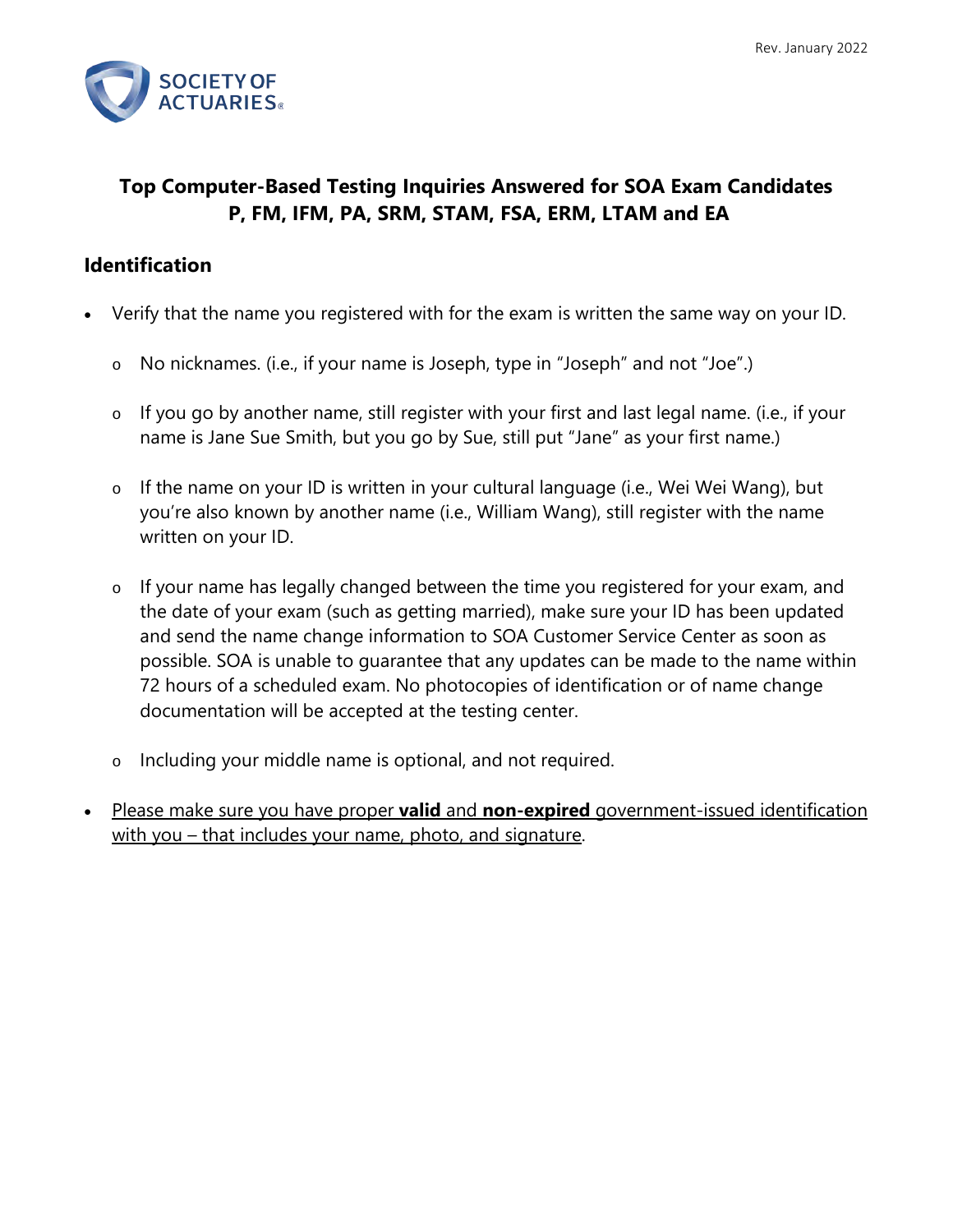

If you do not receive your Letter of Confirmation email from the SOA after 24 hours from registration, contact Customer Service immediately.

## **Scheduling an Appointment**

- When scheduling an exam, you need to use your candidate number/eligibility number and the first 4 characters of your last name. If your last name has less than four characters, use the number of characters that you have.
- You may have to look for available seats at Prometric testing centers within a 150-mile radius of your preferred location.
- If you do not receive a confirmation email from Prometric within 24 hours after scheduling an appointment, [contact Prometric.](https://www.prometric.com/en-us/clients/pages/contact-numbers.aspx?client=SOA)
- If there are no available seats in your region, keep checking the Prometric website as seating is fluid and a spot may open. Only contact SOA after trying to secure a seat over the course of two weeks.

# **Rescheduling**

• If you wish to reschedule your preliminary exam P, FM, IFM, SRM, or STAM the quickest and easiest way is to do it online, which is available 24 hours a day, seven days a week. Go to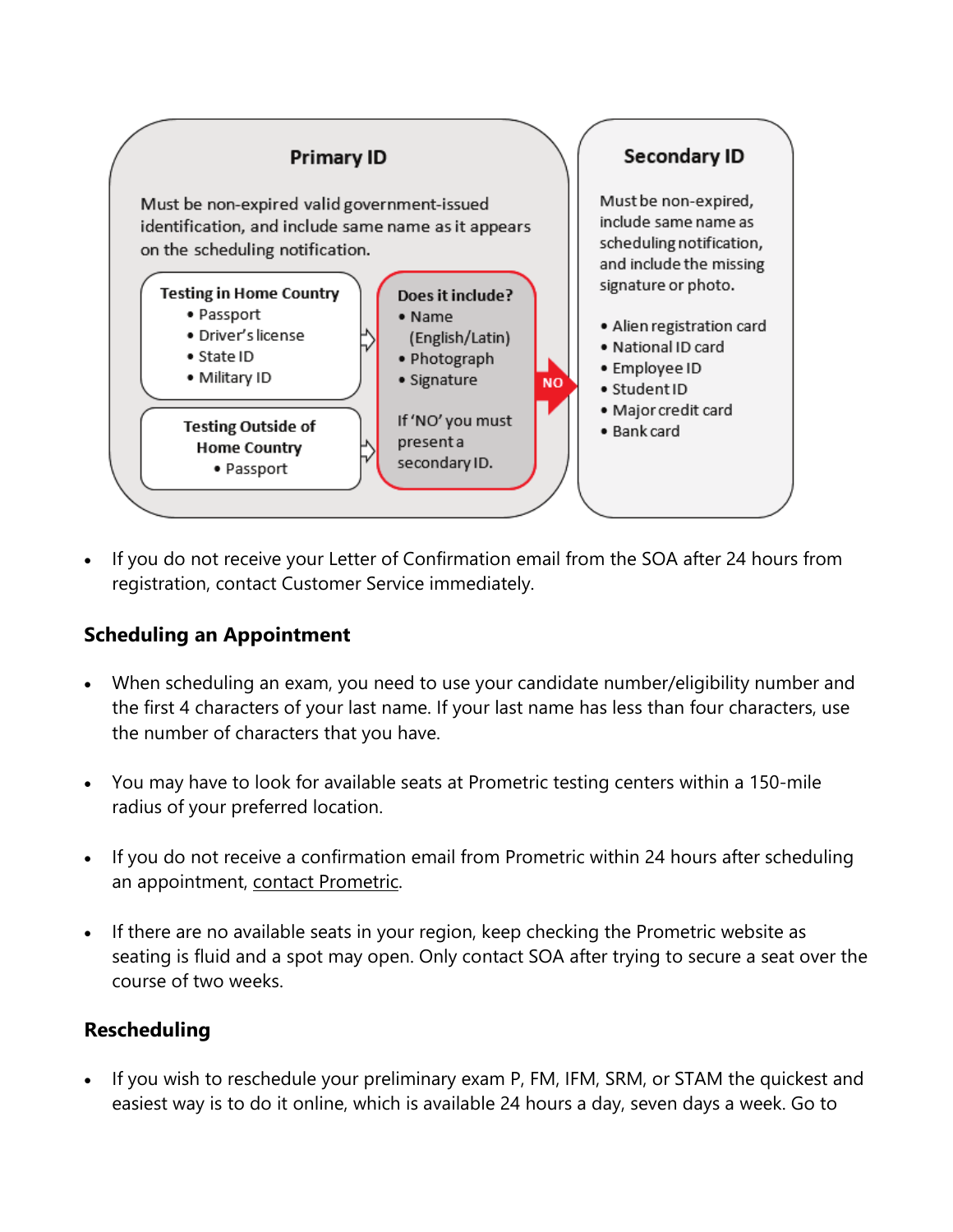the [Prometric](https://www.prometric.com/en-us/clients/soa/Pages/landing.aspx) site and use the reschedule function. Rescheduling may result in a fee paid directly to Prometric. For further assistance, contact the [Prometric Customer Service Center.](https://www.prometric.com/en-us/clients/pages/contact-numbers.aspx?client=SOA)

- Rescheduling the Spring/Fall PA, FSA, ERM, LTAM, and EA exams is not recommended after the close of appointment scheduling has been done. *Due to the nature of the Spring/Fall FSA, ERM, LTAM, EA and PA Exams, and Prometric's need for preparing and testing machines prior to the exam window, appointment scheduling will close. Please see your confirmation receipt for the last day to schedule an appointment for your exam.*
- Candidates may only reschedule an appointment within the same testing window. For example, if you are registered for exam P in January, you must reschedule an appointment within the January testing window. You will not be able to reschedule for the next exam P administration in a different month.

| <b>Cancellation/Reschedule Period</b>                    | Fee                    |
|----------------------------------------------------------|------------------------|
| Reschedule 30 or more days before appointment date       | <b>None</b>            |
| Reschedule 2-29 days before appointment date             | \$70                   |
| Cancellation or Failing to appear at appointment on time | Forfeiture of exam fee |

- [When a test center is closed due to weather-related issues or events outside of the test](https://www.soa.org/Education/Exam-Req/Exam-Day-Info/edu-tech-difficulties-center-closing.aspx)  [administrator's control, you will be contacted by the Prometric Candidate Care Team within](https://www.soa.org/Education/Exam-Req/Exam-Day-Info/edu-tech-difficulties-center-closing.aspx)  [48-72 hours to reschedule your appointment.](https://www.soa.org/Education/Exam-Req/Exam-Day-Info/edu-tech-difficulties-center-closing.aspx)
- [Be sure to arrive at the testing center at least 30 minutes in advance of your appointment](https://www.soa.org/Education/Exam-Req/Exam-Day-Info/edu-procedures-for-exam-day.aspx)  [take into consideration traffic, weather, transportation means, etc. If you arrive exactly when](https://www.soa.org/Education/Exam-Req/Exam-Day-Info/edu-procedures-for-exam-day.aspx)  [the test is to begin, or later, you may not be allowed in to take the test, forfeiting your](https://www.soa.org/Education/Exam-Req/Exam-Day-Info/edu-procedures-for-exam-day.aspx)  [appointment.](https://www.soa.org/Education/Exam-Req/Exam-Day-Info/edu-procedures-for-exam-day.aspx)

#### **Appointment Duration vs. Exam Time**

The appointment duration includes the time for you to review a pre-exam tutorial as well as a brief post-exam survey, in addition to the exam time. The exam time varies by exam and that information can be found on the exams home page and in the first paragraph of the specific exam's syllabus.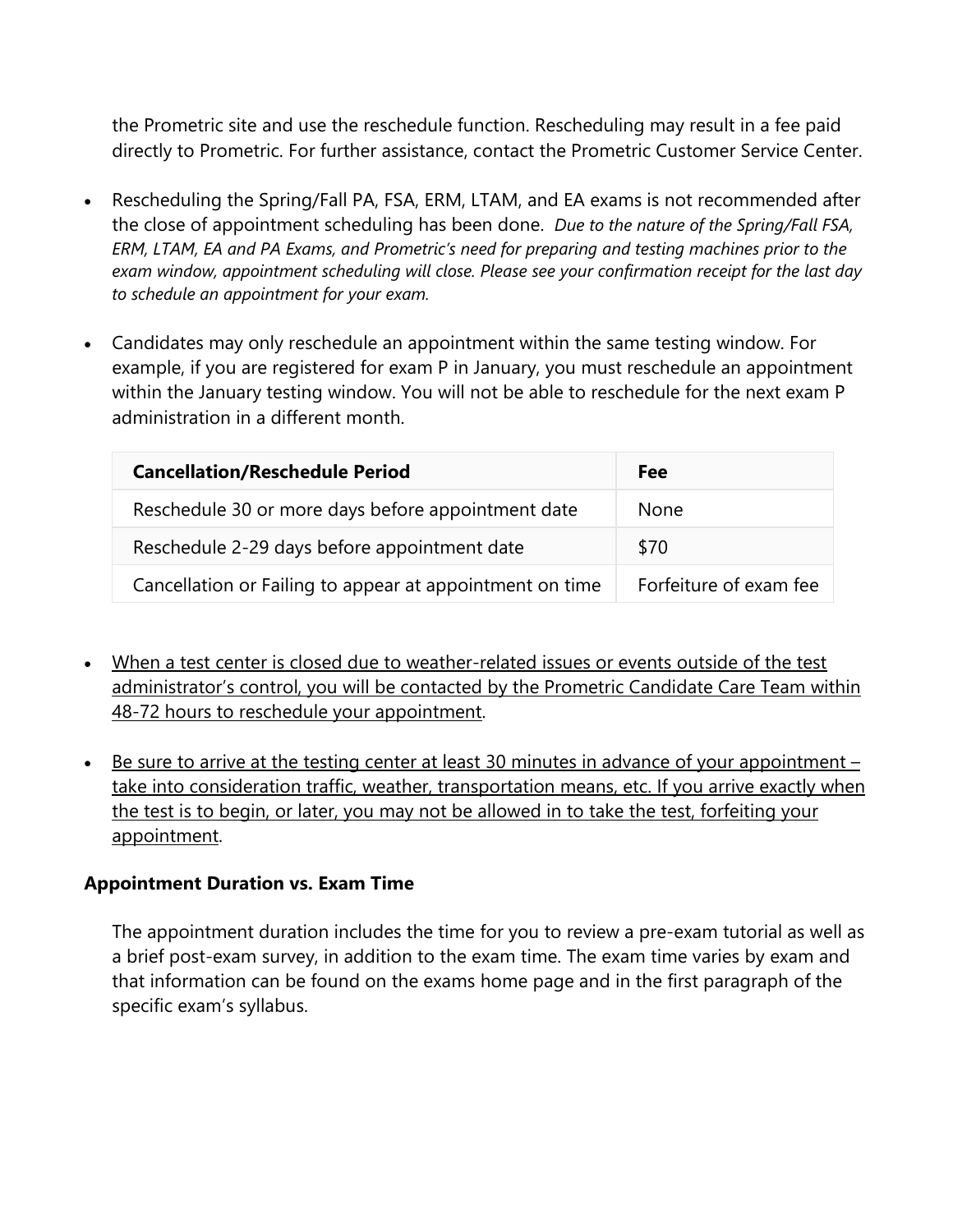| <b>All CBT Exam Appointment Durations</b> |                                                                                            |
|-------------------------------------------|--------------------------------------------------------------------------------------------|
| Pre-exam Tutorial                         | Approximately 12 minutes                                                                   |
| Exam Time                                 | Varies by exam. It can be found on the first paragraph of<br>the specific exam's syllabus. |
| Post-exam Survey                          | Approximately 15 minutes                                                                   |

Preliminary/Instant Test results will appear after the post-exam survey, except for FSA, ERM, LTAM, EA and PA exams. A diagnostic representation is provided if the result shows you were unsuccessful in achieving the passing score except for FSA, ERM, LTAM, EA and PA exams.

(**Note**: exams that have recently been changed, the Preliminary/Instant Test Results and the Diagnostic Representation are suspended for a few exam sessions since post-exam analysis will be required by the examination committee. Instead, results will be released on the SOA website approximately 8 weeks after each testing window ends.)

- [When you arrive at the testing center, be prepared for enhanced security check-in.](https://www.prometric.com/en-us/for-test-takers/pages/Test-Center-Security.aspx)
- [You can only bring the approved calculators listed on the SOA website.](https://www.soa.org/Education/Exam-Req/Exam-Day-Info/edu-id-calculators.aspx)
- All SOA Exam candidates must use the pencils, erasers, and scratch paper(52-page unlined green scratch paper or something similar) provided at the Prometric testing center – you cannot bring your own. If you need more than what is normally given, ask the test administrator. Used scratch paper must be turned in to the TCF before you receive more scratch paper so you should manage your work to ensure that you do not need to turn in a scratch booklet with a problem in progress.
- Exam Candidates taking either exam LTAM or QFIQF will also receive a written answer booklet to use to answer the exam questions for the written answer part of these exams.
- [Only a limited amount of possessions are allowed in the room please check Prometric's](https://www.prometric.com/en-us/for-test-takers/prepare-for-test-day/documents/TestCenterRegulations.pdf)  [website to verify.](https://www.prometric.com/en-us/for-test-takers/prepare-for-test-day/documents/TestCenterRegulations.pdf)

## **Exam Language Options**

**C.B.T. Preliminary Exams P, FM, IFM, SRM, STAM English or French. Please select carefully.**